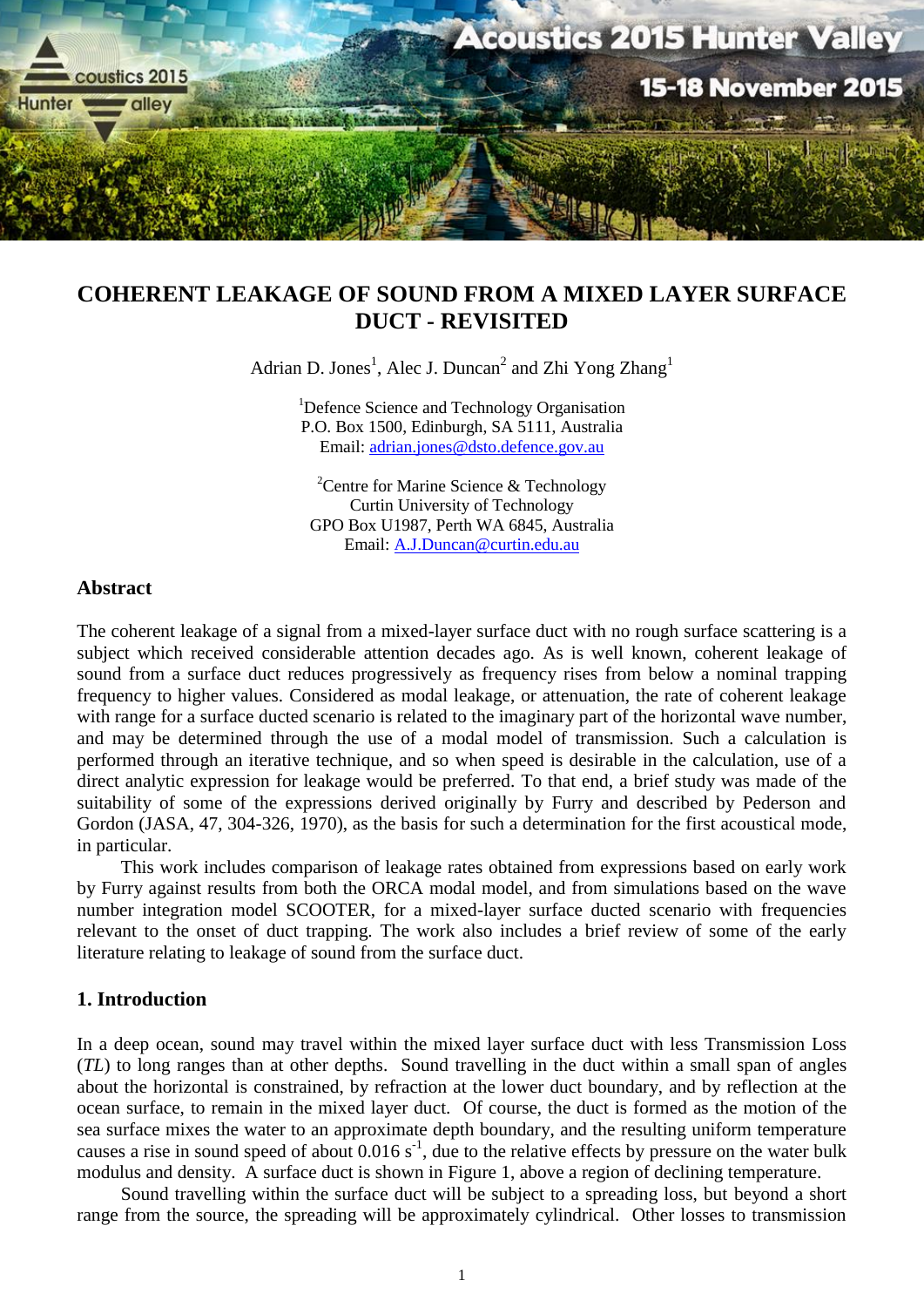will occur if sound impinging on the rough sea surface is scattered to angles too great to be constrained within the duct, and if the process of refraction at the lower duct boundary does not return all sound energy to the duct. The latter phenomenon is the leakage of sound which is the subject of this paper.



<span id="page-1-3"></span><span id="page-1-2"></span><span id="page-1-1"></span><span id="page-1-0"></span>Figure 1. Sea surface interaction in mixed layer, isothermal surface duct above thermocline

The study of leakage of sound from the surface duct has a long history. Early work includes that of Marsh [1] in consideration of modal transmission. Using analytical results obtained by Furry, Marsh obtained an expression for the imaginary component of the horizontal wave number of modes in a surface duct, this being directly related to modal leakage, for a duct with a linear increase in sound speed with depth. Furry's work had related to the surface radar duct, was carried out during the Second World War, and was published most fully [2] after Marsh's work was completed. Subsequently, Pederson and Gordon [3], [4] used Marsh's results, making corrections, modifications and extensions, with reference to Furry [\[2\]](#page-1-1). Then, using results such as these, duct leakage expressions were incorporated in some models of transmission which did not otherwise describe the relevant physics. For example, the analysis of Pederson and Gordon was used [5] so that the NISSM model contained pre-computed loss values for the combination of sound speed gradients  $g$  in the duct and  $g_t$ 

below the duct, such that  $\rho = (g/g_t)^{1/3} = -0.48$ . (Note that with  $g_t$  being negative, the value of  $\rho$  is real, and is the same as  $-(g/|g_t|)^{1/3}$ .)

In recent times the study of sound transmission losses within the surface duct has been concerned primarily with effects due to scattering at the wind driven ocean surface. Consideration of the coherent leakage phenomena has been somewhat neglected, probably due to the ready availability of models of *TL* that describe the relevant physics and model the coherent leakage along with all other effects. The available work of Pederson and Gordon [\[3\]](#page-1-2), [\[4\]](#page-1-3) does not, however, include an explicitly stated solution for the leakage coefficient, and includes an incomplete transcription of a key expression derived by Furry [\[2\]](#page-1-1), so it is appropriate to re-visit the subject. The key parts of the analysis of Pederson and Gordon, as based on the work of Furry, are outlined in Section 2, and the expression for leakage determined in the present work is provided. Comparisons of this expression of leakage with both data obtained by the use of wave-type models of transmission, and with other expressions in the literature are given in Section 3. A discussion follows in Section 4.

#### **2. Leakage from Surface Duct**

As is well known, for sound travelling near to horizontal, the phenomenon of duct trapping may be considered to result from the in-phase reinforcement of sound reflected downward from the ocean surface with sound refracted upward from the region of the lower duct boundary. An approximate expression for the lowest frequency,  $f_{c,m}$  Hz, for which this reinforcement may occur for mode number  $m = 1, 2, 3...$ , may be shown to be

<span id="page-1-4"></span>
$$
f_{c,m} \approx \frac{1}{2\pi\sqrt{2g}} \left(\frac{-a_m c_w}{D}\right)^{3/2} \tag{1}
$$

where  $c_w$  m/s is sound speed at the surface, *D* in metres is depth of the duct, and the values  $a_m$  are the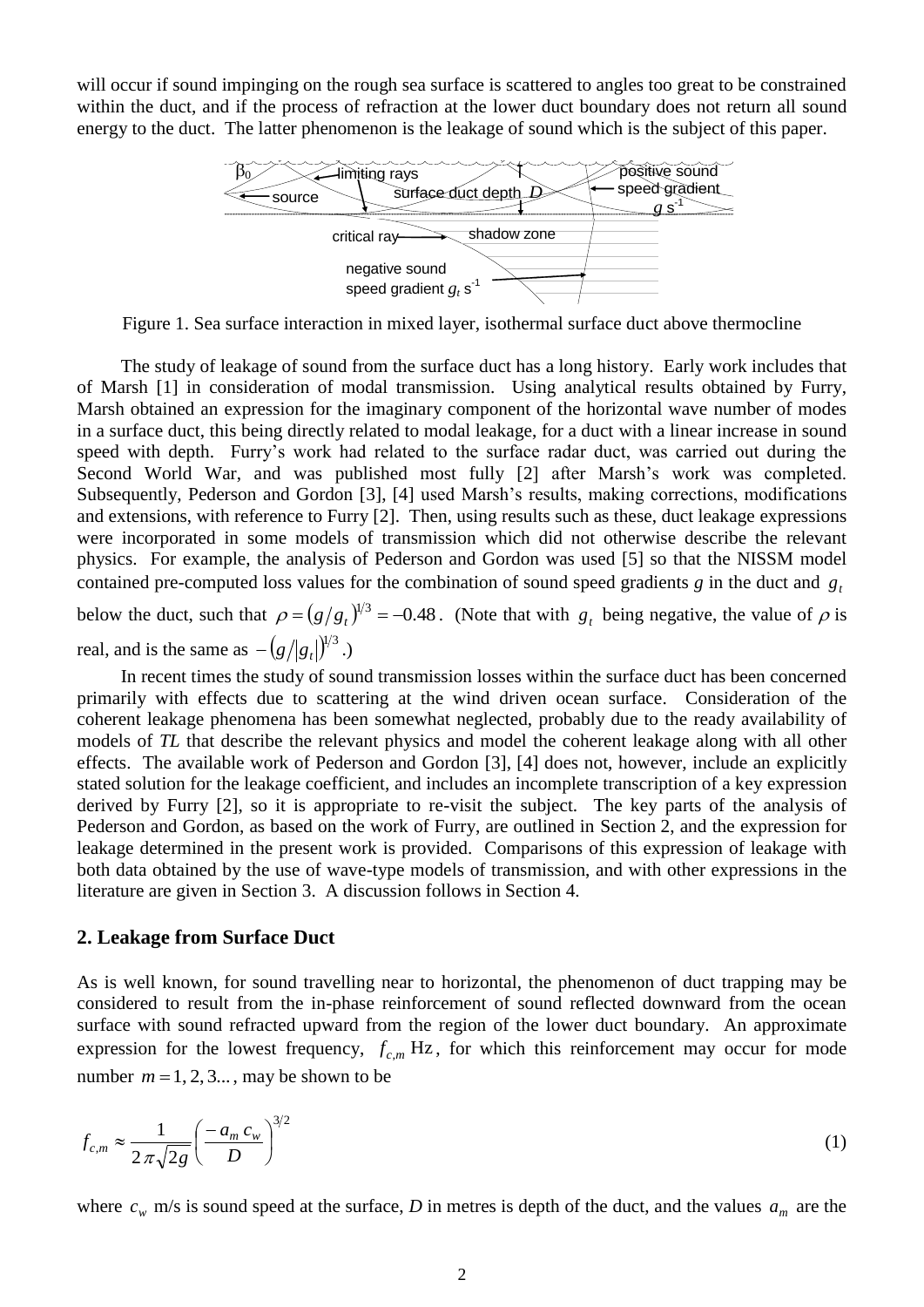$m<sup>th</sup>$  zeros of Ai(*a*), the Airy function. Using the well-known approximation  $a_m \approx -[3\pi(m-\frac{1}{4})/2]^{2/3}$  $a_m \approx -[3\pi(m-\frac{1}{4})/2]^{2/3}$ , the more familiar expression is obtained as

<span id="page-2-0"></span>
$$
f_{c,m} \approx \frac{3(m-1/4)}{4\sqrt{2g}} \left(\frac{c_w}{D}\right)^{3/2}.\tag{2}
$$

This expression may be shown to correspond with a ray-based description of the sound path, so is not exact, however it is within a few percent of the result in Equation [\(1\).](#page-1-4) Strictly, a precise determination of  $f_{c,m}$  Hz requires consideration of the sound speed gradient below the duct, however, the exactness of the determination is immaterial, as the range-rate of leakage varies continuously as frequency changes, with no step change at frequency  $f_{c,m}$ .

Pederson and Gordon [\[3\]](#page-1-2) described the surface duct "strength" by the dimensionless parameter *M*:

<span id="page-2-3"></span>
$$
M = \left(2k^2 g/c_w\right)^{1/3} D. \tag{3}
$$

where  $k = 2 \pi f/c_w$  is acoustic wave number, m<sup>-1</sup>. Substituting using Equation [\(2\)](#page-2-0) gives the value of *M* for cut-on of mode *m* as  $M_m \approx -a_m$ , and for example  $M_1 \approx 2.3381$  and  $M_2 \approx 4.0879$ .

As is well known, the attenuation rate for sound pressure amplitude for mode *m*, in nepers/m, is equal to the imaginary part of the horizontal wave number of the mode, so the intensity loss becomes

$$
A_m = -1000 \times 20 \left[ \log_{10}(e) \right] \text{Im}(\lambda_m) \approx -8686 \text{Im}(\lambda_m) \text{dB/km},\tag{4}
$$

where  $\lambda_m$  is the horizontal wave number, and is given by (e.g. equ (10) of ref. [\[3\]](#page-1-2))

<span id="page-2-1"></span>
$$
\lambda_m = \left[ k^2 - M x_m (M/D)^2 \right]^{1/2} \tag{5}
$$

where  $Mx_m$  is a root of a characteristic equation involving Hankel functions for which Pederson and Gordon obtained a solution through an iterative technique. It is readily shown that the wave number term *k* dominates Equation [\(5\)](#page-2-1) and a suitable approximation for  $\text{Im}(\lambda_m)$  becomes

$$
\operatorname{Im}(\lambda_m) \approx -\left(\left[\pi \ f \ g^2\right]^{1/3}/c_w\right) \operatorname{Im}(Mx_m). \tag{6}
$$

A solution for the leakage rate in  $dB/km$  then follows from this expression for the imaginary part of the horizontal wave number using the imaginary component of  $Mx_m$ . In his section 2.18, Furry [\[2\]](#page-1-1) derived several asymptotic approximations by which each of  $\text{Re}(Mx_m)$  and  $\text{Im}(Mx_m)$  might be determined for combinations of  $\rho$  and  $M$  for which convergence occurs.

#### **2.1 Frequencies above mode cut-on**

From Furry's equ. (548), which is a suitable approximation when  $\rho$  is negative and *M* large:

<span id="page-2-2"></span>
$$
\text{Im}(Mx_m) \approx \frac{1}{4} \alpha_m \bigg( \exp \bigg[ -\frac{4}{3} \big( 1 - \rho^3 \big) \big| M - |\varsigma_m| \big|^{3/2} \bigg] \bigg) \bigg[ 1 + \frac{1}{24} \big( 1 - \rho^{-3} \big) \big| M - |\varsigma_m| \big|^{-3/2} + \dots \bigg] \tag{7}
$$

where  $m = 1, 2, 3...$  is mode number,  $\varsigma_m$  are solutions of the hankel function  $h_2(\varsigma_m) = 0$  and it may be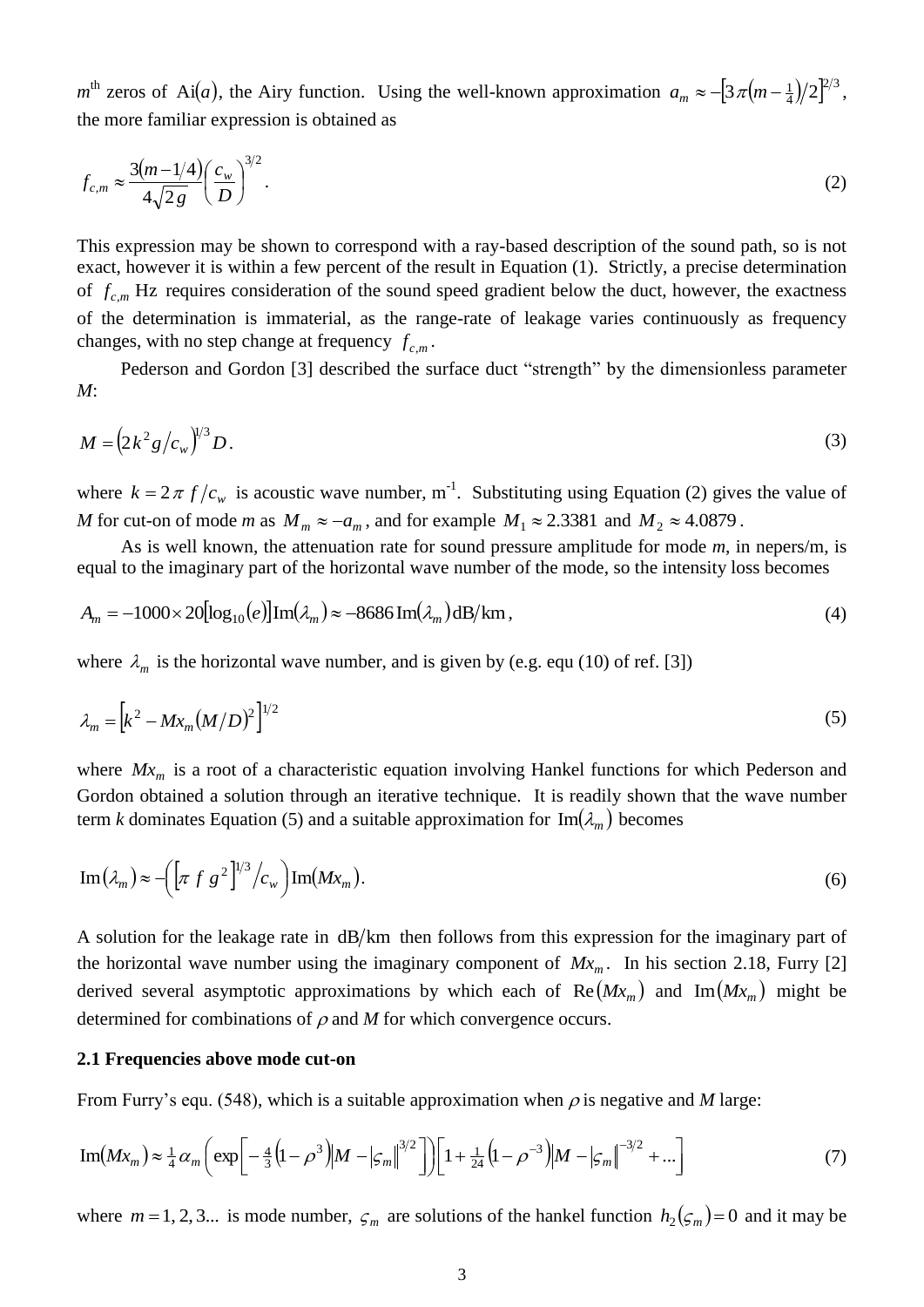shown that  $|\zeta_1| \approx 2.3381$ ,  $|\zeta_2| \approx 4.0879$ , etc. (e.g. Kerr [\[2\]](#page-1-1) page 95), and also  $|\zeta_m| = -a_m$  used above. Also  $\alpha_m = -\text{Bi}(-|\varsigma_m|)/\text{Ai}'(-|\varsigma_m|)$  where Ai(x) and Bi(x) are Airy functions, and (e.g. Furry [\[2\]](#page-1-1) page 151)  $\alpha_1 \approx 0.6474$ ,  $\alpha_2 \approx 0.4935$ ,  $\alpha_1 \approx 0.4252$ , with  $\alpha_m \approx \left[\frac{3}{2}(m-\frac{1}{4})\pi\right]^{1/3}$ 4 1 2  $\frac{3}{2}(m-1)\pi$  $\alpha_m \approx \left(\frac{3}{2}(m-\frac{1}{4})\pi\right)^{-1/3}$  an approximation. It needs to be noted that, apart from the inclusion of the higher order term in the square bracket, Equation [\(7\)](#page-2-2) differs from equ. (8) of Pederson and Gordon [\[4\]](#page-1-3) in that the latter does not include the factor  $\frac{1}{4}$  $\frac{1}{4}$ , hence that expression could not be used without error. By calculating leakage rates for the first mode based on Equation [\(7\)](#page-2-2) it is clear that, at frequencies above but not near to that for mode trapping, the leakage values agree with those shown by Pederson and Gordon in their fig. 11, hence it has been presumed that the factor  $\frac{1}{4}$  $\frac{1}{4}$  was omitted from their text by oversight.

If the term in the square brackets is assumed equal to 1, for the first mode Equation [\(7\)](#page-2-2) becomes  $(Mx_1) \approx \frac{1}{4} \alpha_1 \exp \left(-\frac{4}{3} (1 - \rho^3) M - |\mathcal{S}_1|^{3/2} \right)$  $\left(-\frac{4}{3}\left(1-\rho^3\right)\!\!\left|M-|\varsigma_1\right|^{3/2}\right)$  $\approx \frac{1}{4} \alpha_1 \exp \left(-\frac{4}{3} (1-\rho^3) M - |\mathcal{L}_1| \right)^{3/2}$ 1 3 3  $\text{Im}(Mx_1) \approx \frac{1}{4} \alpha_1 \exp\left(-\frac{4}{3}\left(1-\rho^3\right) \middle| M - |\mathcal{L}_1| \right)^{1/2}$  and the attenuation rate  $A_1$  is

<span id="page-3-0"></span>
$$
A_1 \approx \frac{1406}{c_w} \left( \left[ \pi f g^2 \right]^{1/3} \right) \exp \left[ -\frac{4}{3} \left( 1 + \left| g/g_t \right| \right) \left| M - 2.3381 \right|^{3/2} \right] dB/km \tag{8}
$$

where the term  $|\mathcal{G}_1|$  has been replaced by its value, the term  $-g/g_t$  has replaced  $-\rho^3$ , and as the sound speed gradient in the thermocline  $g_t$  is negative, the positive term  $|g/g_t|$  is used for convenience. From Equations [\(8\)](#page-3-0) and [\(3\)](#page-2-3) it follows that the attenuation rapidly reduces as frequency rises, due to the term in *M* in the exponent. The attenuation also decreases as the magnitude of the gradient in the thermocline,  $|g_t|$ , decreases. At a first level approximation, it may be assumed that Equation [\(8\)](#page-3-0) may be used so long as the higher order terms indicated in Figure [\(7\)](#page-2-2) may be neglected. For example, a criterion based on the higher order term in the square brackets having a value  $\leq 0.25$ , with an implied underestimation of attenuation by Equation [\(8\)](#page-3-0) of less than about 20%, requires  $M \ge 2.3381 + ([1 - g_t/g]/6)^{2/3}$ . For example, if the gradients in the surface duct and thermocline are equal in amplitude, the requirement is for  $M \ge 2.82$ . From Equation [\(3\)](#page-2-3) it follows that this corresponds with a frequency 33% greater than  $f_{c,1}$  for trapping of the first mode. Also, the value  $M - 2.3381$  is zero at the duct trapping frequency  $f_{c,1}$ , with the result that the first higher order term in Equation [\(7\)](#page-2-2) becomes infinite. Use of the expression is then limited to values of *M* at least greater than 2.3381. An equivalent form of Equation [\(8\)](#page-3-0) in terms of frequency *f* is

<span id="page-3-2"></span>
$$
A_{1} \approx \frac{8686 \times \frac{1}{4} \alpha_{1}}{c_{w}} \left( \left[ \pi f g^{2} \right]^{1/3} \right) \exp \left[ -\frac{4}{3} \left( 1 + |g/g_{t}| \right) | \varsigma_{1} |^{3/2} \left( \frac{f}{f_{c,1}} \right)^{2/3} - 1 \right]^{3/2} \right] dB/km . \tag{9}
$$

#### **2.2 Frequencies below mode cut-on**

Furry's equ. (541) is a suitable approximation when  $\rho$  is negative and  $-M/\rho$  is small, and is used by Pederson and Gordon [\[4\]](#page-1-3). By considering imaginary parts, it may be shown that:

<span id="page-3-1"></span>
$$
\operatorname{Im}(Mx_m) \approx \frac{\left[\operatorname{Im}(\varsigma_m)\right]}{\rho^2} \left[1 - \frac{\left(1 - \rho^3\right)}{90} \left(\frac{M}{\rho}\right)^6 + \dots\right]
$$
(10)

where  $\varsigma_m = |\varsigma_m| e^{2\pi i/3}$  $\mathcal{L}_m = |\mathcal{L}_m| e^{2\pi i/3}$  and hence  $\text{Im}(\mathcal{L}_m) = 0.8660 |\mathcal{L}_m|$ , giving e.g.  $\text{Im}(\mathcal{L}_1) = 2.0249$ . If  $-M/\rho$  is small, the first higher order term (and all other higher order terms) shown in the square brackets is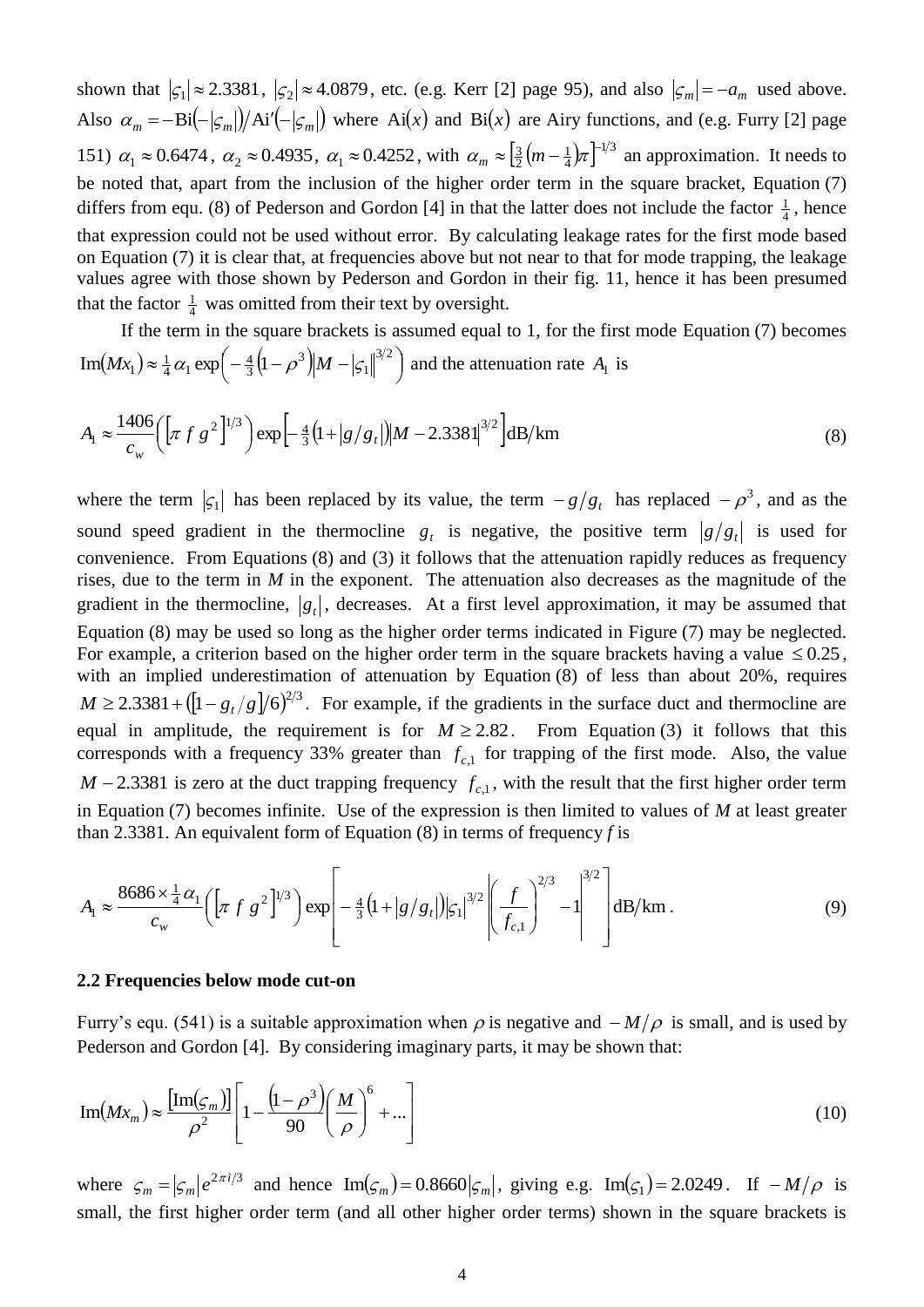negligible, and  $\text{Im}(Mx_m) \approx \text{Im}(\zeta_m)/\rho^2$ . Pederson and Gordon [\[4\]](#page-1-3) show an effectively identical result in their equ. (17). For mode  $m = 1$ ,  $\text{Im}(Mx_1) \approx 2.0249/\rho^2$  and the attenuation rate  $A_1$  is

<span id="page-4-0"></span>
$$
A_{\rm l} \approx \frac{8686 \,\mathrm{Im}(\varsigma_{1})}{\rho^{2} \, c_{w}} \left( \left[ \pi \, f \, g^{2} \right]^{1/3} \right) \approx \frac{17.6 \times 10^{3}}{\rho^{2} \, c_{w}} \left( \left[ \pi \, f \, g^{2} \right]^{1/3} \right) \, \mathrm{dB/km} \,. \tag{11}
$$

Now in Equation [\(10\),](#page-3-1) the term  $(1 - \rho^3) > 1$  for a surface duct over a thermocline, so that the first higher order term tends to reduce the value of  $Im(Mx_m)$  as frequency (and the value *M*) rises from a value much less than that for mode cut-on. Of course, if  $-M/\rho$  is no longer small, the higher order terms will not converge and Equation [\(11\)](#page-4-0) may not be used, but it may be presumed that the expression is valid so long as the first higher order term in Equation [\(10\)](#page-3-1) is less than a nominal value. Taking this value as 0.2 (Equation [\(11\)](#page-4-0) over-estimating by 20%), the requirement is  $M \le 1.619 |\rho| / (1 - \rho^3)^{1/6}$ , that is  $M \le 1.619 |g/g_t|^{1/3} / (1 - g/g_t)^{1/6}$ . For example, if the gradients in the surface duct and thermocline are equal in amplitude, the requirement is for  $M \leq 1.44$ .

#### **2.3 Leakage of total signal**

Now, at a particular frequency and value of *M*, there is a unique leakage rate for each particular mode *m*, however for present practical considerations, in order to estimate the leakage of the total transmitting signal it is necessary to consider the leakage rate of the first mode, only. Firstly, at frequencies near to cut-on for the first mode, the leakage rates for higher order modes are very large and so transmission via these modes need not be considered. Secondly, near to cut-on of each subsequent mode  $m = 2$ , 3, etc. the leakage rate of each mode of order  $m - 1$  and less is very small and a very approximate but reasonable approach is to estimate the leakage of total energy as that described by the first mode. This is illustrated in the example in Section 3.

The attenuation rates for the total signal may then be estimated using Equations [\(8\)](#page-3-0) and [\(11\),](#page-4-0) so long as the value of *M* is appropriate for an acceptable error. For values of *M* too great for the latter expression and too small for the former, a number of data-fitting schemes might be considered, although such work has not been followed through within this initial study.

## **3. Simulations of Transmission in Surface Duct**

A number of simulations of sound transmission within a surface duct were made using models known to describe the relevant physics responsible for the occurrence of duct leakage. These simulations were interrogated so that the rate of leakage of sound from the surface duct might be determined for a range of frequency values from below that for trapping of the first mode, to that for which at least two modes were expected to be trapped. The models used include SCOOTER [6], based on wave number integration, and ORCA [7], based on normal modes. The scenario was for a sound source at 7 m depth in a surface duct of 50 m over a thermocline of typical sound speed variation. The sound speed at various depths is as shown in Table 1, with the assumption of linear variation in speed being made at intermediate points, and the seafloor commencing at depth 200 m. Simulations made using ORCA included Thorp absorption (e.g. Urick [8] page 108) whereas there was no absorption incorporated in the simulations made using SCOOTER.

<span id="page-4-1"></span>With SCOOTER, the seafloor properties were matched to those of the water at depth 200 m, so that the influence of seafloor reflections might be removed. In the case of ORCA, seafloor reflections were minimised by using a seabed consisting of layers of increasing attenuation overlying a half-space. For frequencies to 1500 Hz, each layer was 80 m thick, had the same sound speed as the water at 200 m depth, and had attenuation increasing linearly with depth. Over the five layers, the attenuation varied from zero to 10 dB per wavelength. The half-space was given a sound speed of 1550 m/s and attenuation of 20 dB per wavelength. For frequencies over 1500 Hz, the thickness of each layer was reduced to 10 m, so that the maximum number of modes was not exceeded.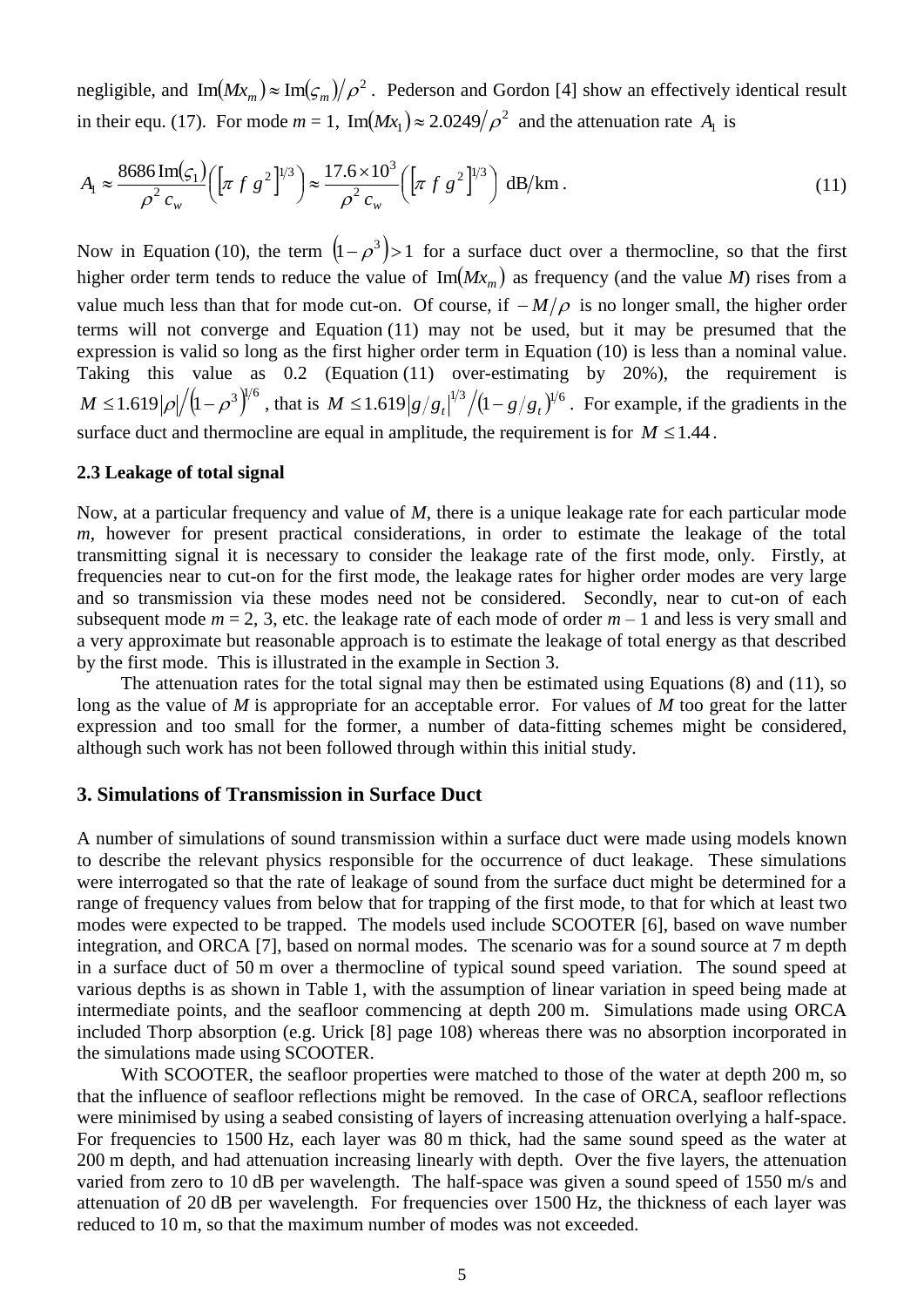| Depth $(m)$ | Sound Speed $(m/s)$ |  |
|-------------|---------------------|--|
|             | 1539.7483           |  |
| 50          | 1540.5483           |  |
| 75          | 1536.7688           |  |
| 100         | 1531.9767           |  |
| 125         | 1528.2929           |  |
| 150         | 1525.5472           |  |
| 200         | 1520.2753           |  |

Table 1. Water column sound speed profile

## **3.1 Rates of leakage from duct determined from simulations**

In the case of ORCA, the leakage rate for the first surface duct mode was determined directly based on data from the model's complex mode finder. These values are given in the  $3<sup>rd</sup>$  column of Table 2 for particular frequencies. In the case of SCOOTER, for which individual modes may not be separated, an overall leakage rate was obtained from the variation with range of the mean-square pressure averaged over the duct depth, as shown in [Figure](#page-6-0) 2. Here, the cylindrical spreading was removed, so that the remaining variation was a function of leakage of all modes combined. To obtain a result free from close-range effects, the leakage values were based on data between 10 km and 20 km.

The leakage values from SCOOTER, which are shown in the  $4<sup>th</sup>$  column in Table 2, are virtually the same as those obtained by ORCA for the  $1<sup>st</sup>$  mode. This may be attributed to the fact that at about the frequency at which the second mode is trapped, which follows from Equation [\(1\)](#page-1-4) to be 1257 Hz, the leakage of the second mode is at a much greater rate than for the  $1<sup>st</sup>$  mode and so the second mode contributes little to the total received signal at the ranges involved. Leakage rates were also determined from the mean-square pressure averaged over duct depth obtained from the ORCA runs, with all modal contributions summed. These results are shown in the  $2<sup>nd</sup>$  column in Table 2, and confirm the SCOOTER data.

|           | Duct leakage rate over | Attenuation rate of $1st$ | Duct leakage rate over     |
|-----------|------------------------|---------------------------|----------------------------|
| Frequency | 10 km to 20 km from    | mode from ORCA            | 10 km to 20 km from        |
| (Hz)      | ORCA mean-square       | (dB/km)                   | <b>SCOOTER</b> mean-square |
|           | pressure $(dB/km)$     |                           | pressure $(dB/km)$         |
| 300       | 4.2                    | 4.2                       | 4.3                        |
| 400       | 2.6                    | 2.6                       | 2.6                        |
| 500       | 1.6                    | 1.6                       | 1.6                        |
| 600       | 1.0                    | 1.0                       | 1.0                        |
| 700       | 0.67                   | 0.67                      | 0.67                       |
| 800       | 0.44                   | 0.44                      | 0.44                       |
| 1000      | 0.22                   | 0.21                      | 0.21                       |
| 1200      | 0.16                   | 0.13                      | 0.14                       |
| 1500      | 0.18                   | 0.11                      | 0.20                       |

Table 2. Duct Leakage Rate Obtained from Transmission Modelling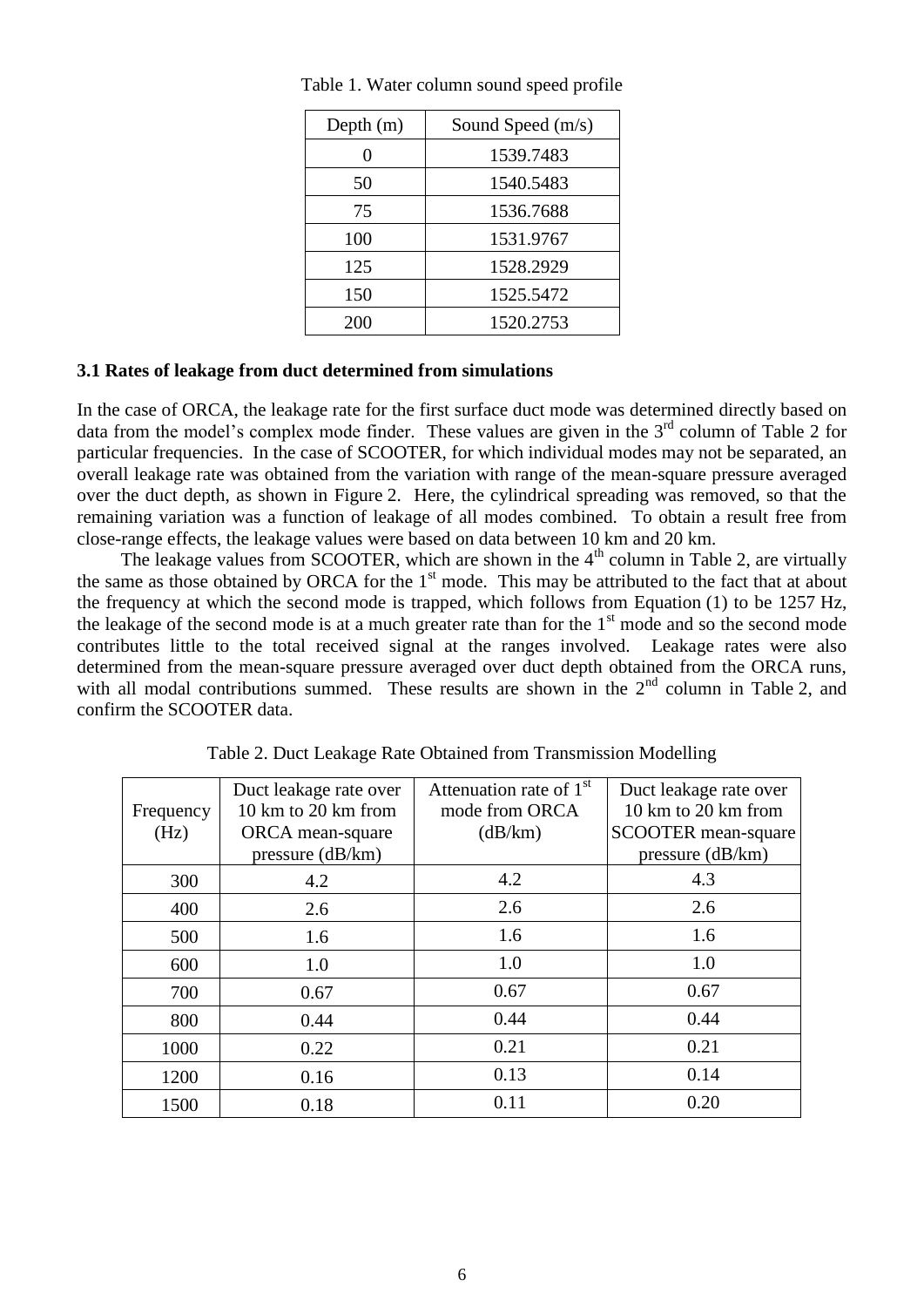

<span id="page-6-0"></span>Figure 2. Averaged mean-square pressure level at each range in duct, source at 7m depth, cylindrical spreading removed, SCOOTER

# **3.2 Comparison with theoretical rates of leakage from duct**

Based on the data in Table 1, the sound speed gradient in the 50 m thick surface duct is  $g = 0.016 s^{-1}$ , and the gradient in the 25 m layer immediately below the duct is  $g_t = -0.1512 s^{-1}$ . The entire thermocline is not uniform, but for present purposes the latter value of gradient below the duct will be presumed, with the value  $\rho = (g/g_t)^{1/3} = -0.473$ . From the argument of Section 2.1, the attenuation rate at frequencies above duct trapping may be estimated using Equation [\(8\)](#page-3-0) so long as  $M \ge 2.3381 + ([1 - g_t/g]/6)^{2/3}$ , for an under-estimation of 20% or less, and for frequencies below duct trapping may be estimated using Equation [\(11\)](#page-4-0) so long as  $M \le 1.619 |g/g_t|^{1/3} / (1 - g/g_t)^{1/6}$ , with an over-estimation by less than 20%. These values of *M* are 3.79 and 0.75, respectively, corresponding with frequencies 1,122 Hz and 99 Hz respectively. From Equations [\(8\)](#page-3-0) and [\(11\),](#page-4-0) the corresponding leakage rates are 0.067 dB/km and 22 dB/km.

Of course, leakage rates may be determined whilst incorporating the higher order term shown in each of Equations [\(7\)](#page-2-2) and [\(10\),](#page-3-1) for an improved result, so long as the value of the higher order term is not too great. If a maximum value of 0.5 is permitted for each of these terms, the allowable values of *M* become  $M \ge 2.3381 + ([1 - g_t/g]/12)^{2/3}$ in the case of the Equation [\(7\)](#page-2-2) and  $M \leq 1.886 |g/g_t|^{1/3} / (1 - g/g_t)^{1/6}$  in the case of Equation [\(10\).](#page-3-1) For the water column of Table 1 it follows that versions of Equations [\(8\)](#page-3-0) and [\(11\)](#page-4-0) incorporating the higher order terms may then be used for values of  $M \ge 3.25$  and  $M \le 0.88$ , that is for frequencies  $\ge 891$  Hz and  $\le 125$  Hz, respectively.

Leakage rates for the  $1<sup>st</sup>$  mode in the surface duct, as determined using the versions of Equations [\(8\)](#page-3-0) and [\(11\)](#page-4-0) which incorporate the respective first higher order terms, are shown in [Figure](#page-7-0) 3 in red, for frequency ranges both within and beyond those for which they are relevant. The leakage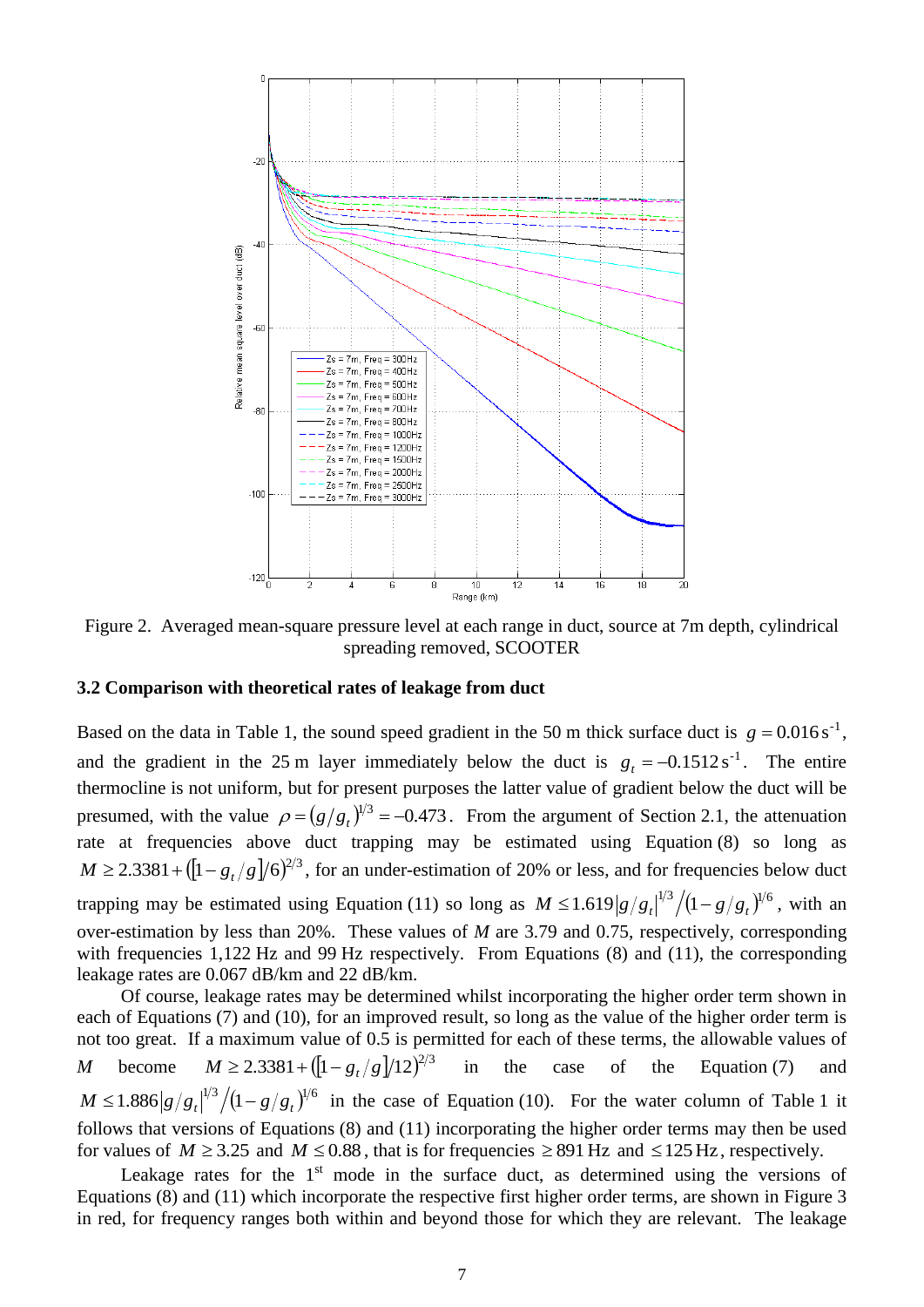rates determined using Equations [\(8\)](#page-3-0) and [\(11\)](#page-4-0) "as is", without any higher order terms, are shown in the figure in green. These leakage rates are compared with those obtained numerically for the  $1<sup>st</sup>$  mode (as shown in the  $3<sup>rd</sup>$  column of Table 2) using ORCA inclusive of Thorp absorption, in magenta, and with Thorp absorption (as specified by Urick [\[8\]](#page-4-1) on his page 108) subtracted, in yellow. Further, values of leakage determined using the formulation of Packman [9] are shown in the figure as the dark blue line. These calculations used Packman's algorithm as it is shown in the text by Ainslie [10], with one exception – the duct trapping frequency was determined using the actual sound speed and sound speed gradient values for the duct rather than using pre-determined values. The Thorp absorption rate is shown separately as the light blue line. Clearly, for the surface duct of depth 50 m, the leakage rate of the  $1<sup>st</sup>$  mode is less than the in-water absorption at frequencies greater than about 1100 Hz, and at progressively higher frequencies the issue of modal leakage is irrelevant.

<span id="page-7-1"></span>

<span id="page-7-0"></span>Figure 3. Leakage rate for 1<sup>st</sup> mode for surface duct of Table 1 from 10 Hz to 1500 Hz, vertical lines at frequencies 125 Hz and 890 Hz

From the figure, for frequencies greater than about 600 Hz, it is clear that the leakage rates determined by the expression of Packman under-estimate both those obtained by use of Equation [\(8\)](#page-3-0) and those determined numerically by the ORCA model. At lower frequencies, for which the use of Equation [\(8\)](#page-3-0) is no longer expected to be valid, the data from Packman's algorithm also under-estimate the ORCA data. At the region of lowest frequencies from 10 Hz to about 100 Hz, for which Equation [\(11\)](#page-4-0) may be expected to be accurate, the results from the Packman algorithm under-estimate those from the former expression, with the exception of the at the very lowest frequencies for which data are shown.

#### **3.3 Comments on leakage rate expression of Packman**

Packman's expression for duct leakage [\[9\]](#page-7-1), his equation (1), may be considered with reference to Equation [\(9\).](#page-3-2) Packman assumed that the amplitude of the sound speed gradient below the duct was the same as in the duct, and substituted the value  $1 + |g/g_t| = 2$  in his work. Now using this substitution, and knowing that  $|\varsigma_m|$  may be approximated as  $\left[3\pi(m-\frac{1}{4})/2\right]^{2/3}$  $3\pi(m-\frac{1}{4})/2^{2/3}$ ,  $3\pi$  may be substituted for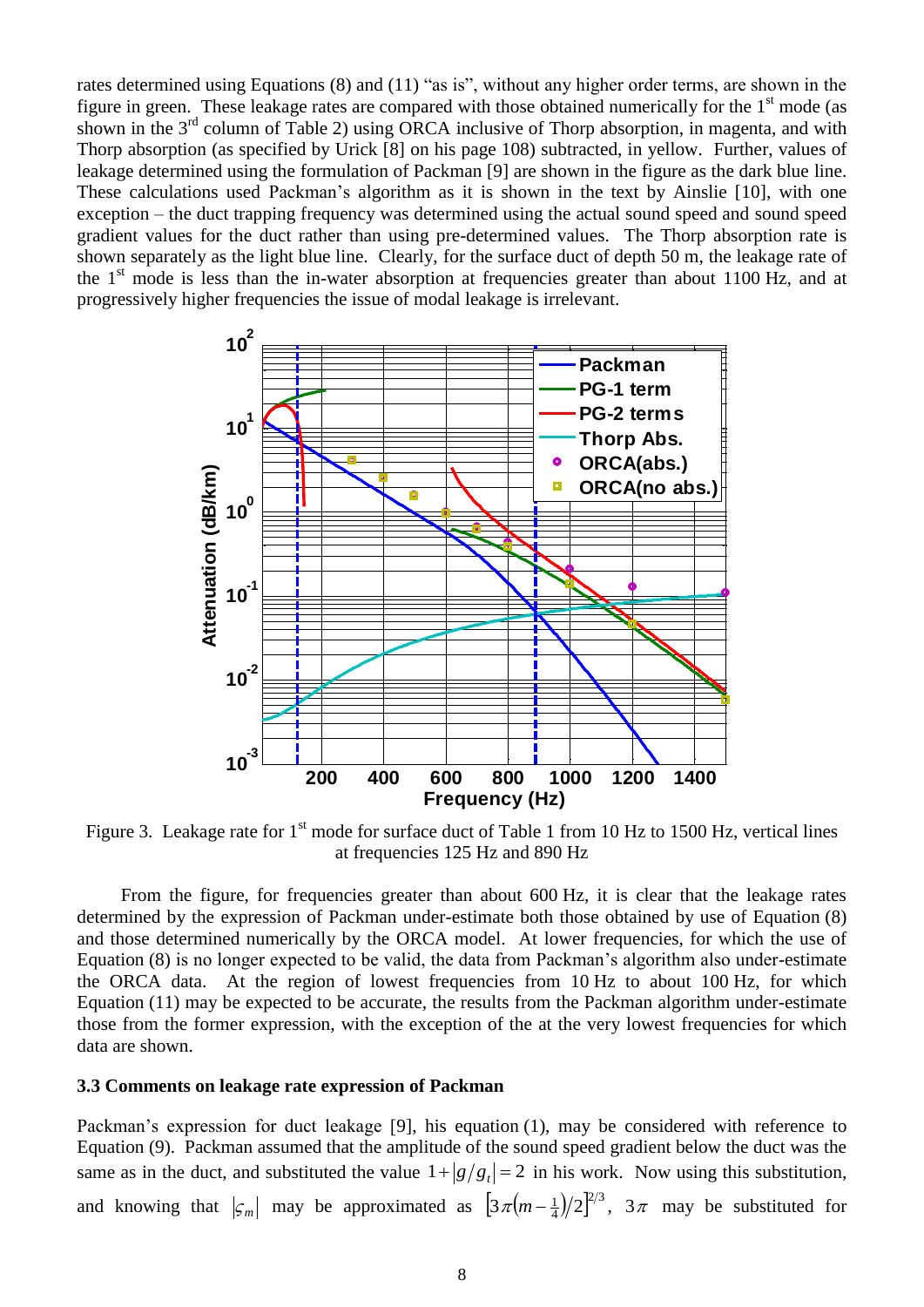$(1+|g/g_t|)\zeta_1|^{3/2}$  $\frac{4}{3}$ (1+|g/g<sub>t</sub>|| $\zeta_1$ |<sup>3/2</sup>, and Equation [\(9\)](#page-3-2) becomes

<span id="page-8-0"></span>
$$
A_1 \approx 8686 \operatorname{Im}(\lambda_1) \approx 8686 \times \frac{1}{4} \alpha_1 \left( \left[ \pi f g^2 \right]^{1/3} / c_w \right) \exp \left[ -3 \pi \left( \frac{f}{f_{c,1}} \right)^{2/3} - 1 \right]^{3/2} \text{dB/km} \,. \tag{12}
$$

Packman's expression includes a term  $[g/(2c_w D)]^{1/2}$  in place of the term  $\alpha_1([\pi f g^2]^{1/3}/c_w)$  $\left( \left[ \pi f \, g^2 \right]^{1/3}/c_{_W} \right)$  $\alpha_1 \left( \left[ \pi f g^2 \right]^{1/3} / c_w \right)$  in Equation [\(12\),](#page-8-0) but is otherwise identical to  $\text{Im}(\lambda_1)$  in Equation [\(12\).](#page-8-0) If  $\alpha_1$  is replaced by the approximation  $\left[\frac{3}{2}\left(m-\frac{1}{4}\right)\pi\right]^{-1/3}$ 4 1 2  $\frac{3}{2}(m-\frac{1}{4})\pi$ <sup>-1/3</sup> with  $m=1$ , the terms are identical at the duct trapping frequency  $f_{c,1}$ defined by Equation [\(2\).](#page-2-0) It follows that, at frequency  $>f_{c,1}$ , Packman's [\[9\]](#page-7-1) expression (1) gives leakage values  $(f_{c,1}/f)^{1/3}$  $f_{c,1}/f$ <sup> $\psi$ </sup> times those from Equations [\(8\)](#page-3-0) and [\(9\)](#page-3-2) where  $|g/g_t|$  is assigned the value 1.

For all frequencies below  $1.16 f_{c,1}$  Packman makes an approximation, which he indicated that he used to ensure a good fit to data published by Kerr [\[2\]](#page-1-1). This approximation has the effect that when his resultant leakage data in dB/km are plotted on the logarithmic axes used in [Figure](#page-7-0) 3, the slope of the curve on this figure is the same as the slope computed by his algorithm at the frequency  $1.16 f_{c,1}$ .

As his determination of  $f_{c,1}$  is made using Equation [\(2\),](#page-2-0) the frequency 1.16  $f_{c,1}$  for the purposes of the present scenario is 623 Hz. It is apparent from [Figure](#page-7-0) 3 that the Packman data do fit a straight line for frequencies less than about 623 Hz. An issue with this approach is that the derived values of leakage for the lowest frequencies will not follow the shape of the curve determined using Equation [\(11\),](#page-4-0) which in turn is based on Furry's equ.  $(541)$  and may be regarded as accurate for small frequencies. However, leakage rates are not needed at very low frequencies for practical purposes, so this is of little consequence.

#### **4. Discussion**

From the data shown in [Figure](#page-7-0) 3 for frequencies from about 700 Hz to 1200 Hz, the values of leakage for the  $1<sup>st</sup>$  mode in the surface duct, as obtained using the ORCA model without absorption, lie between the results from the two versions of Equation [\(8\),](#page-3-0) but are generally closer to the values obtained without the addition of the first higher order term. At 1500 Hz, the predictions of leakage by the two forms of Equation [\(8\)](#page-3-0) slightly over-estimate the ORCA result, however above 1200 Hz inwater absorption dominates as shown in [Figure](#page-7-0) 3 and modal leakage is irrelevant for the surface duct of depth 50 m. Of course, for surface ducts of lesser depth, the duct trapping frequency for the first mode is higher in accordance with Equation [\(1\),](#page-1-4) and it follows that the frequency above which inwater absorption is greater than the leakage loss is higher. For example, if the duct trapping frequency is 5000 Hz, it is easy to show that the leakage loss greatly exceeds absorption losses at this frequency.

As expected, at frequencies below 890 Hz, the leakage rate determined using Equation [\(8\)](#page-3-0) "as is", with no higher order term included, under-estimates the correct leakage rates, which may be presumed to align with the ORCA data. There are no data at very low frequencies to compare with the version of Equation [\(11\)](#page-4-0) which incorporates the first higher order term, however as an approximation, the ORCA data do appear to trend toward the leakage value at 125 Hz which corresponds with that obtained by the modified form of Equation [\(11\).](#page-4-0) It is preferable that the suitability of the modified and un-modified forms of Equations [\(8\)](#page-3-0) and [\(11\)](#page-4-0) is tested by further comparison against modelled leakage data for a range of different below-layer sound speed gradient values, and different duct depths.

As stated in Section 3.2, Packman's algorithm under-estimated the leakage rates determined by the ORCA model. However, Packman's algorithm is defined for a below-layer gradient that has the same amplitude as the duct gradient, and such under-prediction might be expected. There is some potential that the Packman algorithm might be modified for a generalised below-layer gradient, however, this may not necessarily be the best way to proceed to obtain an algorithm for a useful range of frequencies and practical circumstances. Such work is beyond the scope of the present paper.